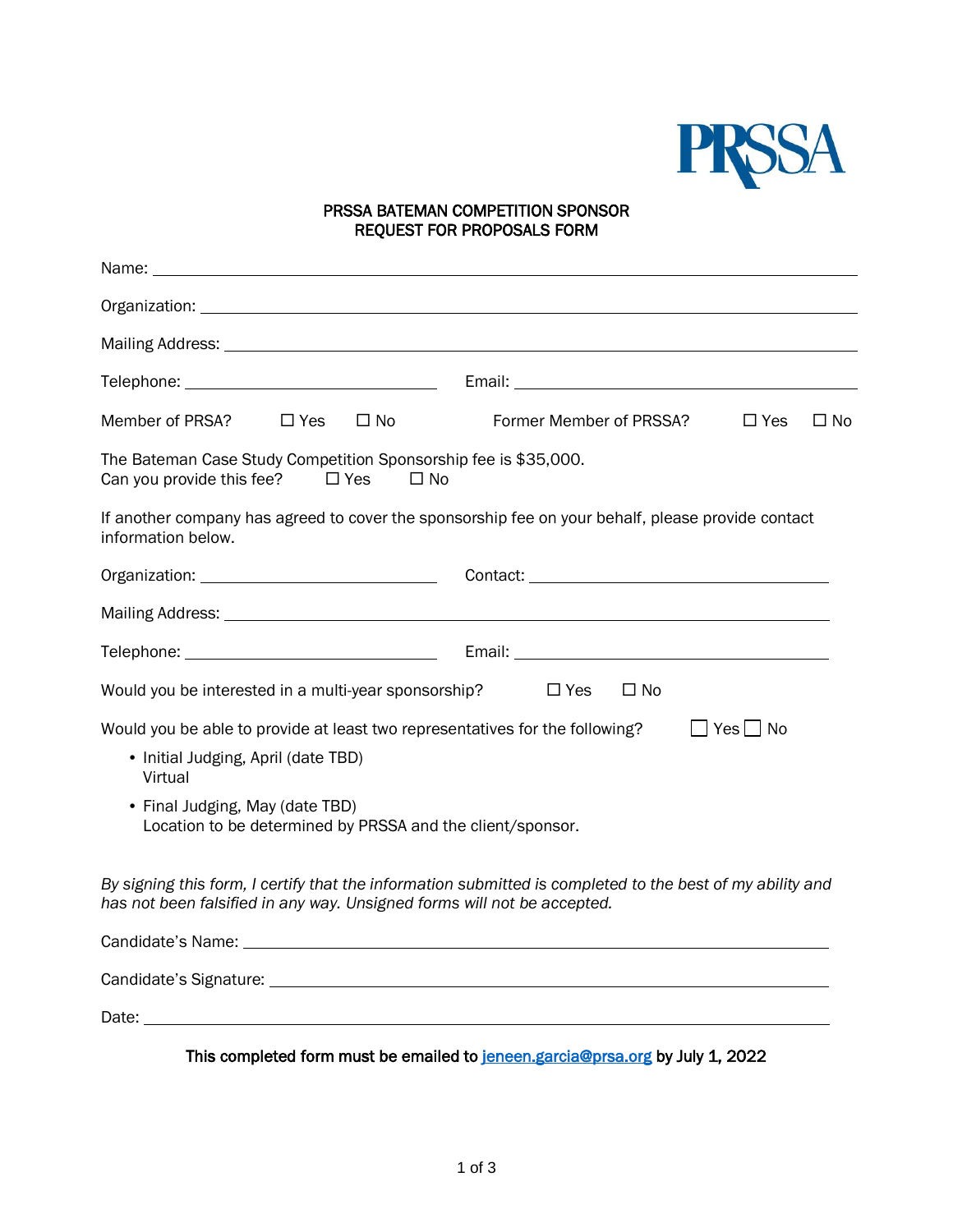Bateman Case Study Proposal (500 words) Briefly outline the project students will be addressing.